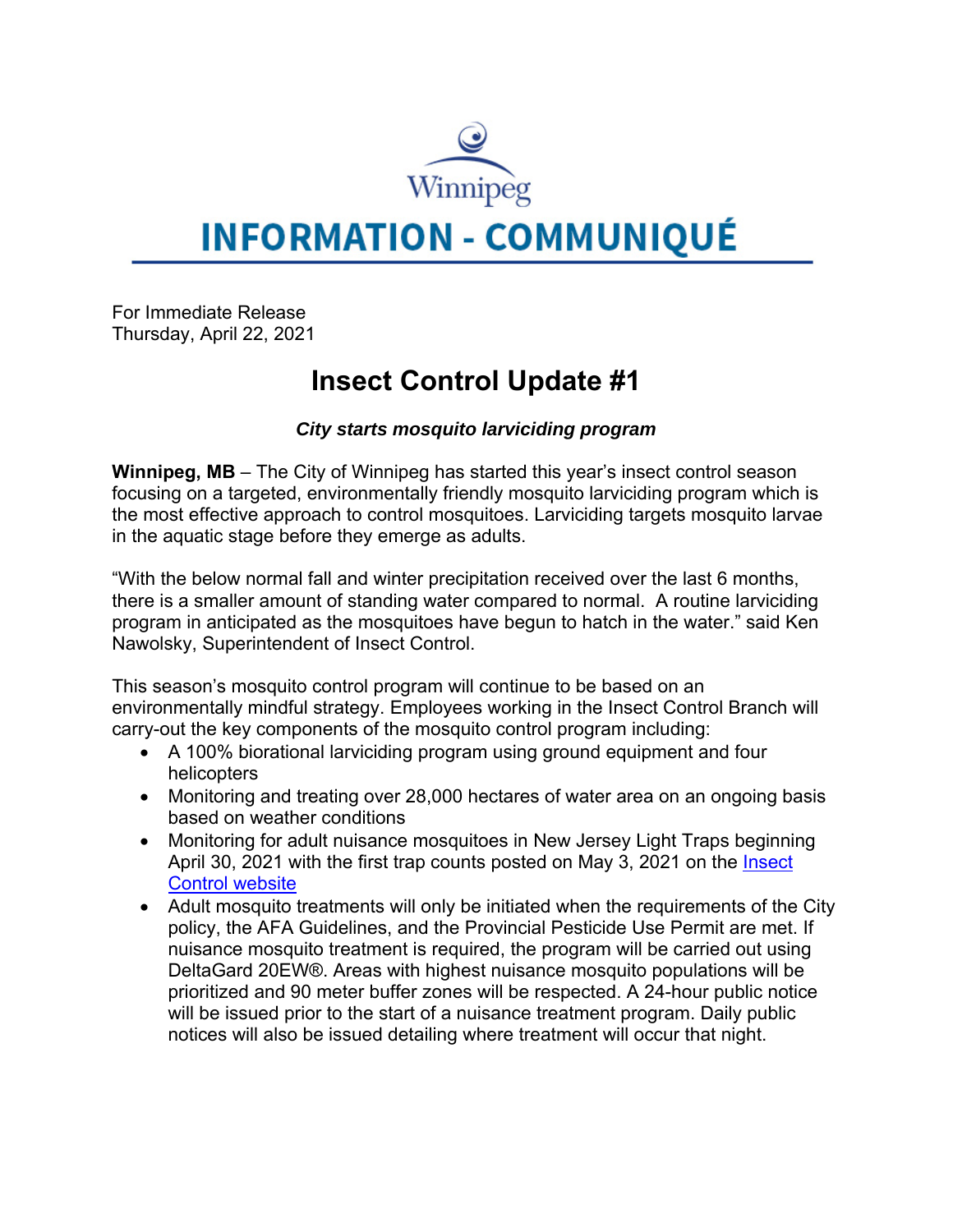### **Larviciding with helicopters**

In accordance with Transport Canada's Civil Aviation Division, the City operates under a special flight operations certificate which allows the City to use contracted helicopters to apply larvicides at low altitudes. When larviciding is occurring in places where people congregate (e.g. athletic fields, larger parks, golf courses etc.), public access will be restricted to these areas 20 minutes before and during treatment. The Insect Control Branch will try to minimize disruption to the public in the areas impacted by posting signage which indicates the date and time of the planned treatment approximately 24 hours in advance of treatment, treating as early as possible in the morning, and using longer lasting larvicides to limit the number of applications required over the season.

# **Buffer zones**

Property owners not wanting DeltaGard 20EW® applied on or adjacent to their principal residence may register as "Anti-Pesticide Registrants" for the adult nuisance mosquito treatment program. Those who want to register must provide identification that ties the registrant to the address being registered for a buffer zone. A photocopy or scanned document such as a driver's licence or utility bill will suffice as acceptable identification proving primary residence. Please remember that a 72-hour turnaround time is required.

#### **The in-person option of registering is temporarily suspended due to COVID-19. Buffer zone applications will still be received by:**

- 311 online service request
- $\bullet$  Email 311@Winnipeg.ca
- $\bullet$  Fax 311
- In writing to the Insect Control Branch at 3 Grey Street., Winnipeg MB R2L 1V2

#### **Do your part**

Property owners are also encouraged to eliminate standing water on their properties by taking one of the following steps:

- Dump It! containers
- Drain It! eavestroughing or unused containers
- Cover It! rain water collection containers
- Fill It! low-lying areas
- Treat It! biological larvicide

# **Register for notification**

The Insect Control Branch offers an automated telephone and email notification system. Residents who register for this service will receive daily phone or email notifications for all adult mosquito control activities. Residents can register for notification online or by contacting 311.

#### **More information**

For more information, contact 311or visit the City's Insect Control website.